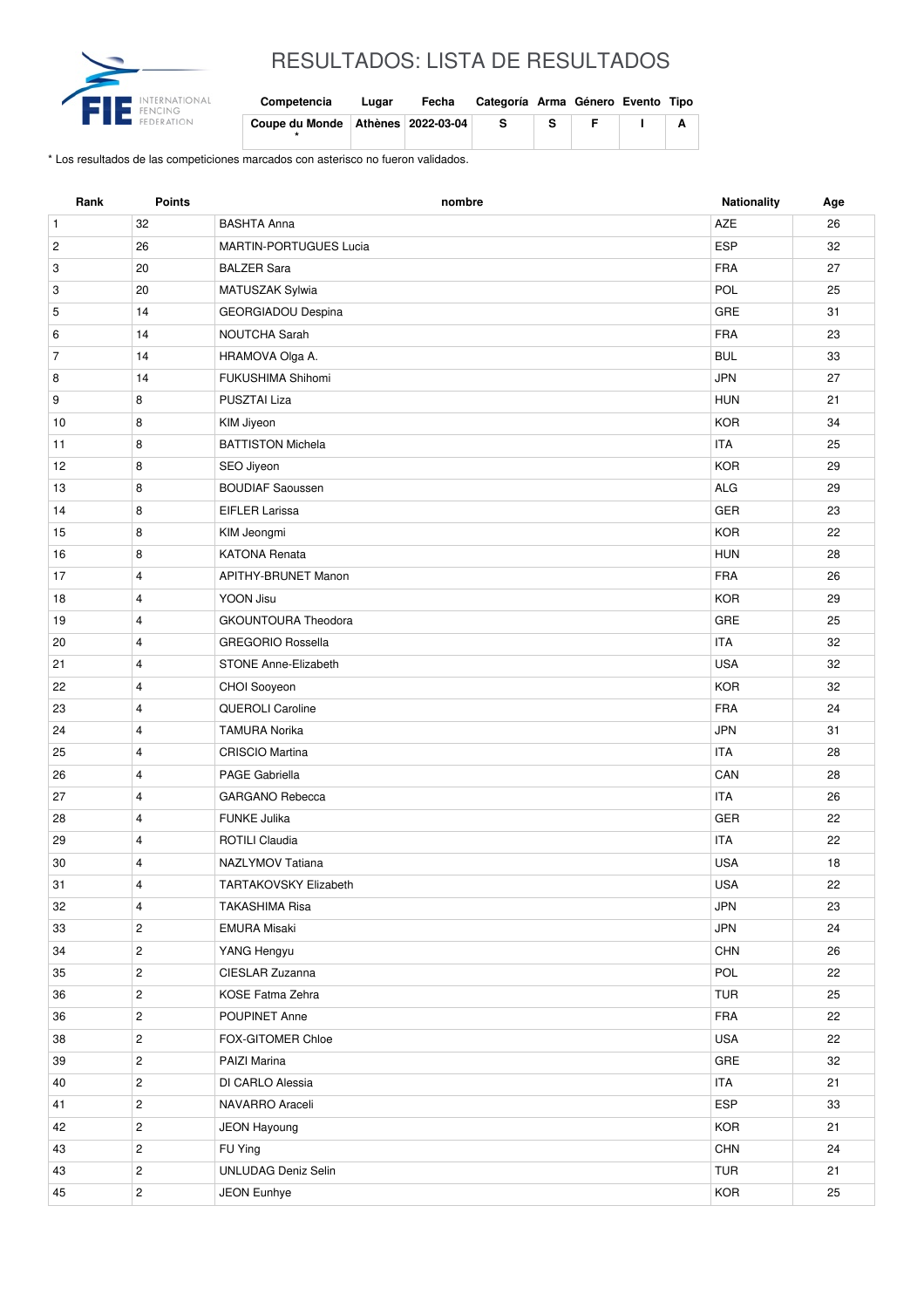| Rank     | <b>Points</b>  | nombre                                         | <b>Nationality</b> | Age |
|----------|----------------|------------------------------------------------|--------------------|-----|
| 46       | $\mathbf{2}$   | <b>LUCARINI Lucia</b>                          | <b>ITA</b>         | 24  |
| 47       | $\overline{2}$ | <b>SUZANNE Coline</b>                          | <b>FRA</b>         | 23  |
| 48       | $\overline{2}$ | KOZACZUK Malgorzata                            | POL                | 34  |
| 49       | $\sqrt{2}$     | <b>GREENBAUM Atara</b>                         | <b>USA</b>         | 20  |
| 50       | $\mathbf{2}$   | OZAKI Seri                                     | <b>JPN</b>         | 20  |
| 51       | $\overline{2}$ | RUSSO Francesca                                | <b>USA</b>         | 27  |
| 52       | $\overline{2}$ | CHADALAVADA ANANDHA SUNDHARARAMAN Bhavani Devi | <b>IND</b>         | 29  |
| 53       | $\overline{2}$ | <b>LEE Alexandra</b>                           | <b>USA</b>         | 17  |
| 53       | $\overline{2}$ | SANO Yui                                       | <b>JPN</b>         | 22  |
| 55       | $\overline{2}$ | KAKHIANI-MECKLING Teodora                      | GEO                | 29  |
| 56       | $\overline{c}$ | PEREZ CUENCA Celia                             | <b>ESP</b>         | 28  |
| 57       | $\overline{c}$ | <b>WATOR Angelika</b>                          | POL                | 28  |
| 58       | $\overline{2}$ | JIJIEISHVILI Lika                              | GEO                | 23  |
| 59       | $\overline{2}$ | <b>HENG Juliet Jie Min</b>                     | SGP                | 17  |
| 60       | $\mathbf{2}$   | SARYBAY Aigerim                                | KAZ                | 25  |
| 61       | $\overline{c}$ | CIARAGLIA Sofia                                | <b>ITA</b>         | 27  |
| 62       | $\mathbf{2}$   | SKARBONKIEWICZ Magda                           | <b>USA</b>         | 17  |
|          | $\overline{2}$ | WAKITA Jumi                                    | <b>JPN</b>         | 23  |
| 63<br>64 | $\overline{2}$ | PLIEGO Paola                                   | <b>UZB</b>         | 28  |
|          |                |                                                | <b>USA</b>         |     |
| 65       | $\mathbf{1}$   | <b>LINDER Kara</b>                             |                    | 22  |
| 66       | $\mathbf{1}$   | <b>ILIEVA Yoana</b>                            | <b>BUL</b>         | 21  |
| 67       | $\mathbf{1}$   | <b>VONGSAVADY Malina</b>                       | <b>FRA</b>         | 25  |
| 68       | $\mathbf{1}$   | PASSARO Eloisa                                 | <b>ITA</b>         | 25  |
| 69       | $\mathbf{1}$   | LASZLO Luca                                    | <b>HUN</b>         | 28  |
| 70       | $\mathbf{1}$   | <b>CLAPIER Faustine</b>                        | <b>FRA</b>         | 21  |
| 71       | $\mathbf{1}$   | CARVALHO Isabela                               | <b>BRA</b>         | 18  |
| 72       | $\mathbf{1}$   | BATTAI Sugar Katinka                           | <b>HUN</b>         | 19  |
| 73       | $\mathbf{1}$   | <b>KANEKO Yuina</b>                            | <b>JPN</b>         | 19  |
| 74       | $\mathbf{1}$   | <b>CONTRERAS Patricia</b>                      | <b>VEN</b>         | 36  |
| 75       | $\mathbf{1}$   | <b>GORDON Tamar</b>                            | CAN                | 18  |
| 76       | $\mathbf{1}$   | <b>SZUCS Luca</b>                              | <b>HUN</b>         | 20  |
| 77       | $\mathbf{1}$   | JOHNSON Honor                                  | <b>USA</b>         | 19  |
| 78       | $\mathbf{1}$   | KOBAYASHI Kanae                                | <b>JPN</b>         | 25  |
| 79       | $\mathbf{1}$   | <b>GETTE Lisa</b>                              | GER                | 22  |
| 79       | $\mathbf{1}$   | LIN Kesi                                       | <b>CHN</b>         | 21  |
| 81       | $\mathbf{1}$   | <b>KIMURA Marino</b>                           | <b>JPN</b>         | 29  |
| 82       | $\mathbf{1}$   | <b>ZHUANG Chenyi</b>                           | CHN                | 22  |
| 83       | $\mathbf{1}$   | <b>ERBIL Nisanur</b>                           | <b>TUR</b>         | 19  |
| 84       | $\mathbf{1}$   | <b>GALLARDO</b> Itziar                         | ESP                | 22  |
| 85       | $\mathbf{1}$   | <b>TARICCO Benedetta</b>                       | <b>ITA</b>         | 21  |
| 86       | $\mathbf{1}$   | KARIMOVA Sabina                                | AZE                | 35  |
| 87       | $\mathbf{1}$   | LUPU Andreea                                   | ROU                | 23  |
| 88       | $\mathbf{1}$   | <b>CORTEYN Saartje</b>                         | <b>BEL</b>         | 22  |
| 89       | $\mathbf{1}$   | CHU Wing Kiu                                   | <b>HKG</b>         | 21  |
| 90       | $\mathbf{1}$   | <b>BUERKERT Anna-Lena</b>                      | GER                | 23  |
| 91       | $\mathbf{1}$   | <b>ARPINO Giulia</b>                           | <b>ITA</b>         | 23  |
| 92       | $\mathbf{1}$   | <b>BOLSHAKOVA Valeriya</b>                     | AZE                | 27  |
| 93       | $\mathbf{1}$   | <b>BRIND'AMOUR Pamela</b>                      | CAN                | 29  |
| 94       | $\mathbf{1}$   | <b>KRUEGER Lea</b>                             | GER                | 26  |
| 95       | $\mathbf{1}$   | CORTEYN Jolien                                 | <b>BEL</b>         | 21  |
|          |                |                                                |                    |     |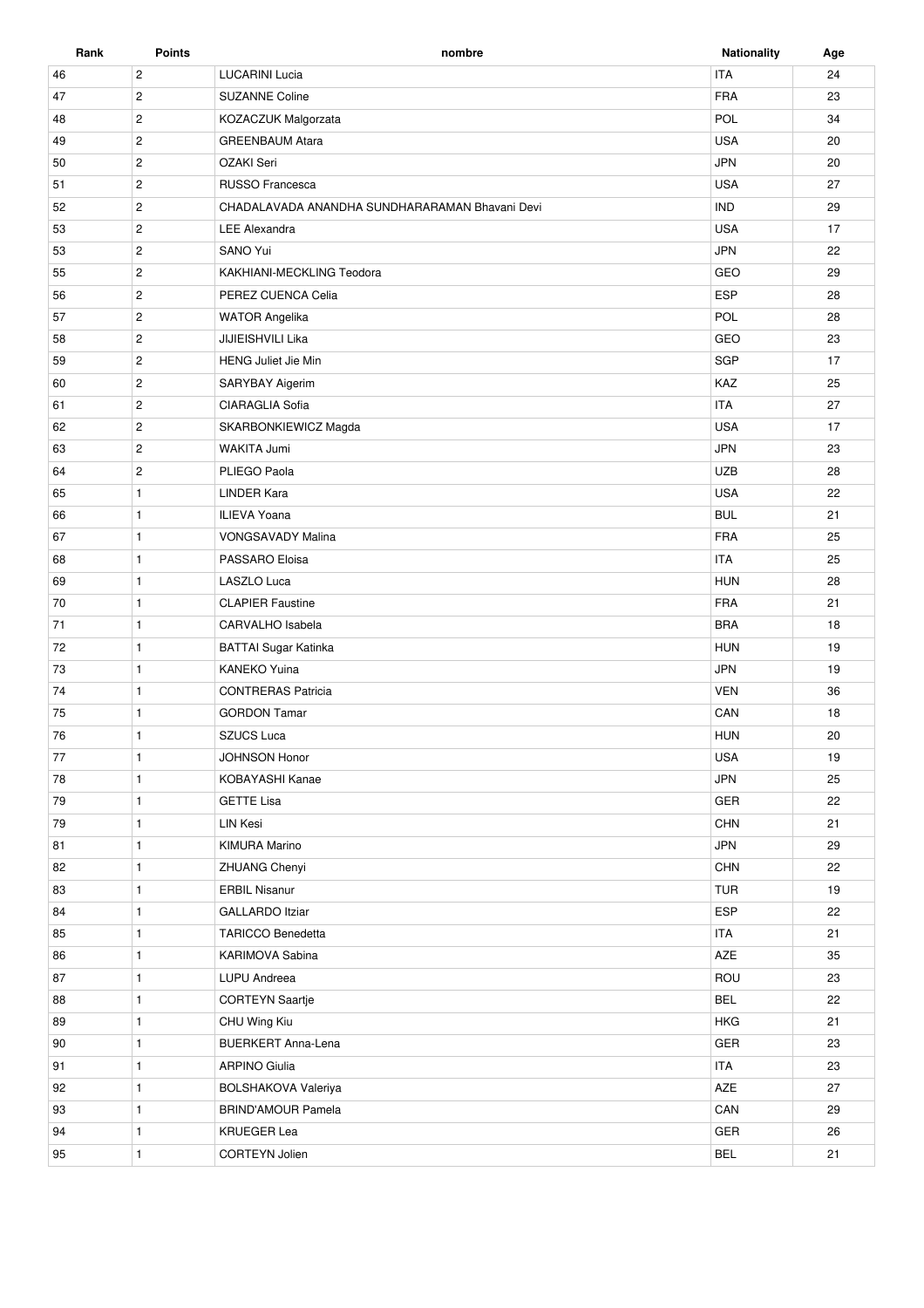| Rank | <b>Points</b> | nombre                           | <b>Nationality</b> | Age |
|------|---------------|----------------------------------|--------------------|-----|
| 96   | $\mathbf{1}$  | <b>BUNYATOVA Sevil</b>           | AZE                | 33  |
| 97   | 0,5           | <b>GULIK Anastassiya</b>         | KAZ                | 25  |
| 97   | 0,5           | PRIKHODKO Tatyana                | KAZ                | 29  |
| 99   | 0,5           | <b>LEE Rajin</b>                 | <b>KOR</b>         | 32  |
| 100  | 0,5           | MUKAE Ayaka                      | <b>JPN</b>         | 24  |
| 100  | 0,5           | <b>SASAKI Haruna</b>             | <b>JPN</b>         | 26  |
| 102  | 0,5           | <b>KASPIAROVICH Palina</b>       | AZE                | 26  |
| 103  | 0,5           | <b>WEE Nicole Sher Tynn</b>      | SGP                | 22  |
| 104  | 0,5           | <b>COUDERC Annah</b>             | <b>FRA</b>         | 20  |
| 105  | 0,5           | <b>MA Yingjia</b>                | CHN                | 24  |
| 106  | 0,5           | <b>DAVIS Alexandra</b>           | <b>GBR</b>         | 25  |
| 107  | 0,5           | <b>GIMALAC Margaux</b>           | <b>FRA</b>         | 25  |
| 108  | 0,5           | <b>BRAY Jenna</b>                | <b>GBR</b>         | 23  |
| 109  | 0,5           | <b>DERKUM Liska</b>              | GER                | 24  |
| 110  | 0,5           | <b>GASPARIN Giulia</b>           | <b>BRA</b>         | 31  |
| 111  | 0,5           | POTZ-NAGY Fanni                  | <b>HUN</b>         | 21  |
| 112  | 0,5           | THEODORE Maria Angela            | <b>USA</b>         | 22  |
| 113  | 0,5           | <b>DAYKIN Kate</b>               | <b>GBR</b>         | 26  |
| 114  | 0,5           | <b>PONICH Marissa</b>            | CAN                | 35  |
| 115  | 0,5           | <b>IACOB</b> Felicia             | ROU                | 21  |
| 116  | 0,5           | <b>MATEI Maria</b>               | ROU                | 21  |
| 117  | 0,5           | <b>MORMILE Chiara</b>            | <b>ITA</b>         | 27  |
| 118  | 0,5           | ONG Jessica Shu Hui              | SGP                | 23  |
| 119  | 0,5           | LAM Hin Wai                      | <b>HKG</b>         | 31  |
| 120  | 0,5           | GONZALEZ CASTELLANOS Linda Ibeth | COL                | 26  |
| 121  | 0,5           | LOO Heidi Yan Kay                | SGP                | 19  |
| 122  | 0,5           | <b>BALDO Zoe Marie</b>           | CRO                | 21  |
| 122  | 0,5           | LEUNG Lok Man Laren              | <b>HKG</b>         | 20  |
| 124  | 0,5           | <b>HERNANDEZ Elena</b>           | <b>ESP</b>         | 23  |
| 125  | 0,5           | <b>GUO Yigi</b>                  | CHN                | 25  |
| 126  | 0,5           | ABRAM-MOORE Bea                  | <b>GBR</b>         | 19  |
| 127  | 0,5           | VASILEVA Veronika                | AUS                | 17  |
| 128  | 0,5           | BELTRAN ROJAS Valentina          | COL                | 19  |
| 129  | 0,25          | <b>KEHLI Zohra Nora</b>          | ALG                | 21  |
| 130  | 0,25          | <b>VENTURA Maria</b>             | ESP                | 22  |
| 131  | 0,25          | <b>LAURENT Clara</b>             | <b>FRA</b>         | 26  |
| 132  | 0,25          | POTTER Sophia                    | GBR                | 22  |
| 133  | 0,25          | <b>FRAATZ Kreestel</b>           | GUA                | 22  |
| 134  | 0,25          | <b>DAGHFOUS Yasmine</b>          | <b>TUN</b>         | 22  |
| 135  | 0,25          | LAU Wing Yi                      | <b>HKG</b>         | 25  |
| 135  | 0,25          | MPENOU Klairi                    | GRE                | 26  |
| 137  | 0,25          | <b>CHRISTEA Artemis Caroline</b> | GRE                | 19  |
| 138  | 0,25          | LEE Jolie Kar Yi                 | SGP                | 24  |
| 139  | 0,25          | HERRERA LARA Luisa Fernanda      | <b>UZB</b>         | 16  |
| 140  | 0,25          | <b>LUTEA Tania</b>               | ROU                | 21  |
| 141  | 0             | <b>BENTOLILA Esther</b>          | PAN                | 23  |
| 142  | 0             | <b>CORBY Jessica</b>             | GBR                | 24  |
| 143  | 0             | <b>DOSPAY Karina</b>             | KAZ                | 25  |
| 144  | 0             | <b>MAVRIKAKI Athinais</b>        | GRE                | 20  |
| 145  | 0             | BLANCO NARVAEZ Maria Angelica    | COL                | 35  |